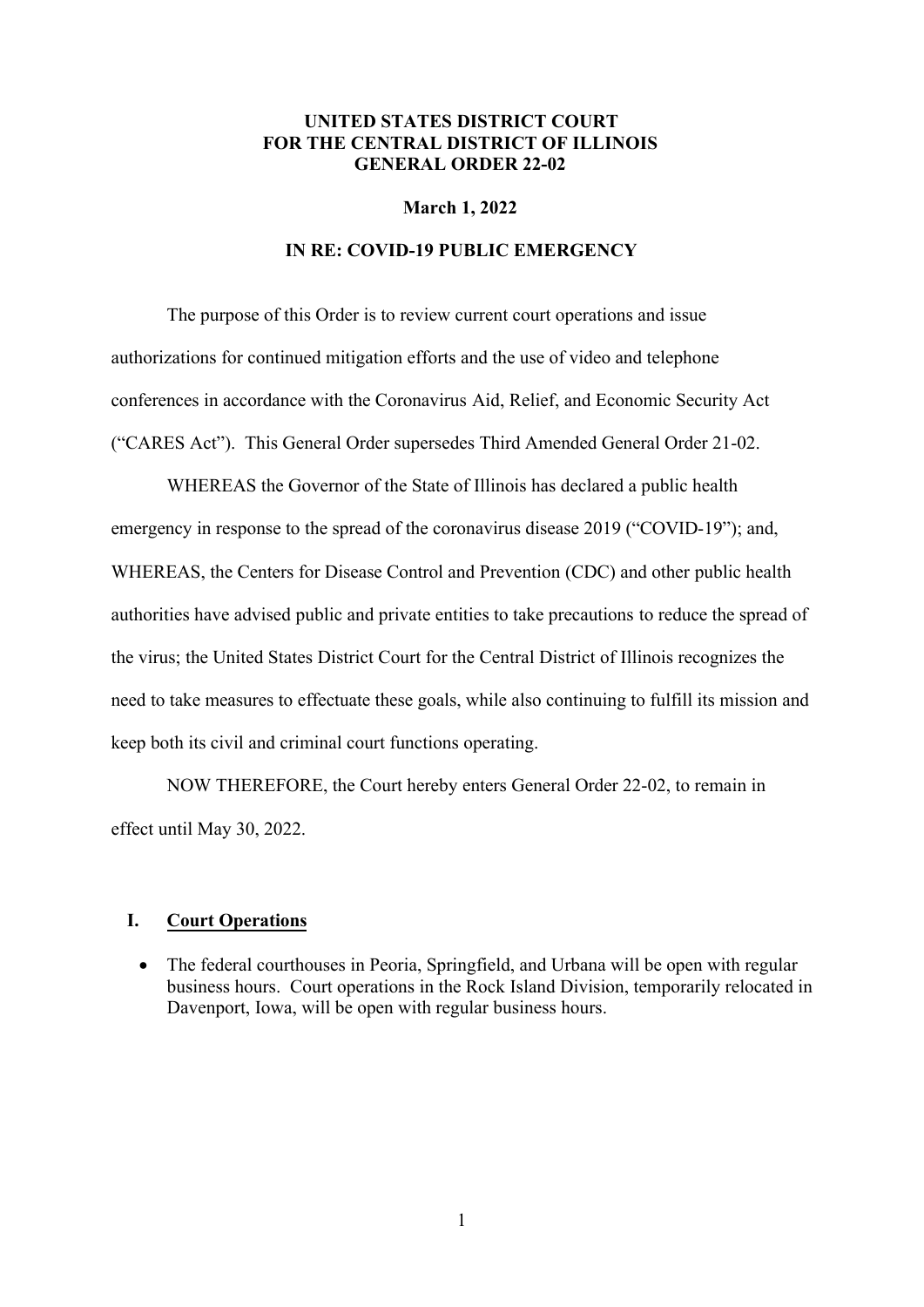• Individuals without access to the Court's electronic filing system may submit filings for District Court and Bankruptcy Court via United States Mail to the relevant divisional mailing address or to a drop box located in each location. Payments by check or money order will also be accepted via United States Mail or the courthouse drop boxes. Cash payments must be made in the clerk's office.

# **II. Pro Se Filers Without CM/ECF Accounts**

The District's Local Rules now allow non-incarcerated pro se filers without CM/ECF

accounts to file documents via email when the submission complies with the following:

- The email must be sent to proselitigants  $\epsilon$ filing@ilcd.uscourts.gov.; the temporary email previously in effect should no longer be used; emails sent to any other address will be disregarded by the Clerk's Office;
- The email must include the filer's name, address, and telephone number;
- The email must include the case number in the subject line;
- The document to be filed must be attached to the email in either Microsoft Word or PDF format;
- The document must be signed in electronic format ("s/name") or signed by hand and scanned;
- No additional comments, questions, or other messages are to be included in the email;
- The filer may contact the Clerk's Office by phone with questions; and
- This procedure does not alter the filer's responsibility to effect service as required by the Federal Rules of Civil Procedure.

## **III. The CARES Act and Criminal Proceedings**

On March 27**,** 2020, the President of the United States signed into law the CARES

Act. Pub. L. No. 116-136, 134 Stat. 281 (2020). Section 15002(b) of the CARES Act

provides for video teleconferencing, or telephone conferencing if video teleconferencing is

not reasonably available, for certain criminal proceedings, if the Judicial Conference of the

United States finds that emergency conditions caused by the COVID-19 outbreak will

materially affect the functioning of either the federal courts generally or a particular district

court, and the chief judge of a court covered by that finding authorizes video

teleconferencing, or telephone conferencing if video conferencing is not reasonably available.

Additional case-by-case findings are required of the presiding judge relative to felony pleas

and sentencings.

On March 29, 2020, the Judicial Conference found, pursuant to the CARES Act, that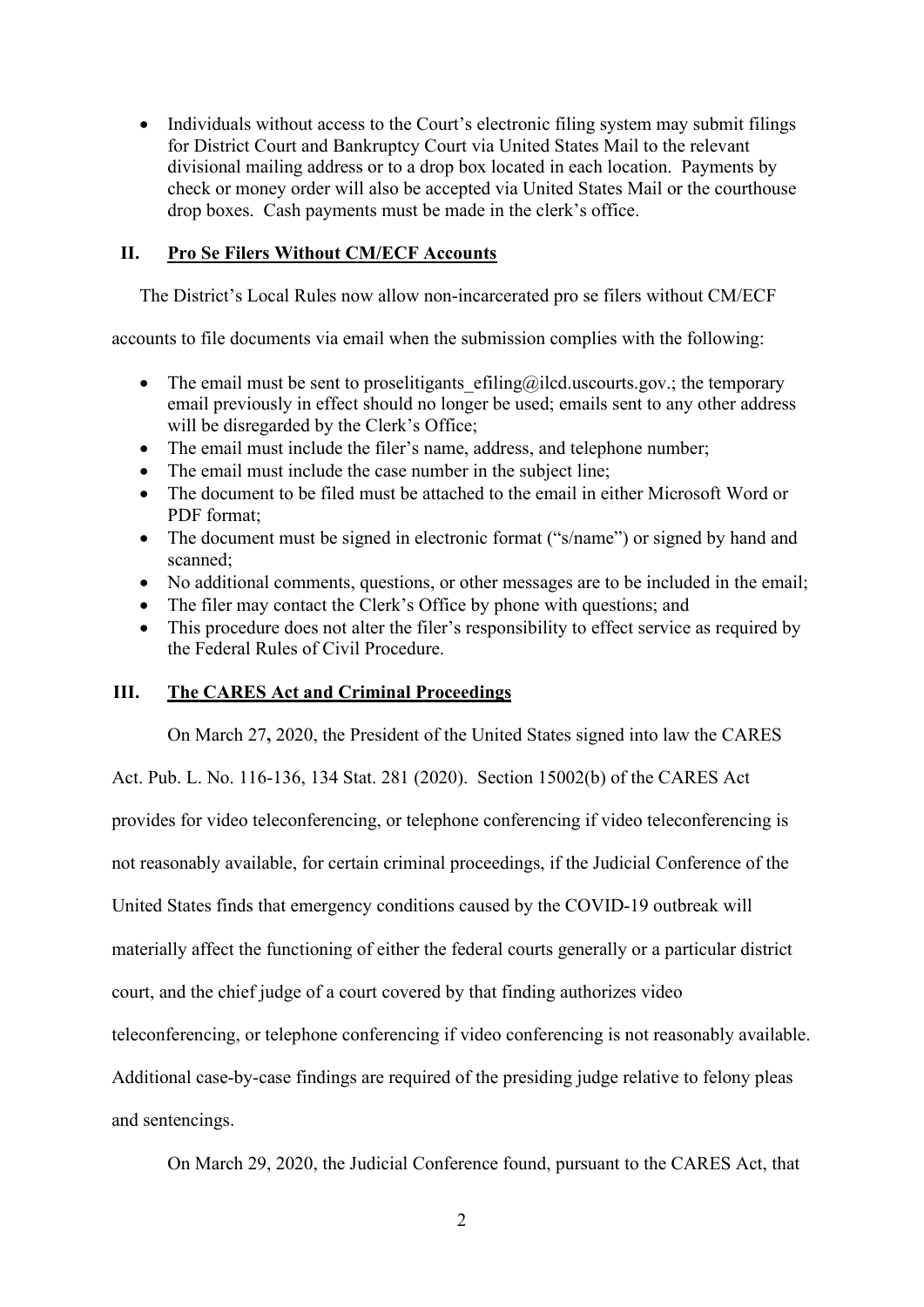emergency conditions due to the national emergency declared by the President under the National Emergencies Act (50 U.S.C. §§ 1601–1651) with respect to COVID-19 have materially affected and will materially affect the functioning of the federal courts generally. DIR20-049 Mar. 29, 2020. That finding remains in effect. DIR21-036 Mar. 11, 2021. As Chief, I find that emergency conditions caused by the COVID-19 outbreak continue to materially affect the functions of court in the Central District of Illinois and accordingly authorize the continued use of video conferencing, or telephone conferencing if video conferencing is not reasonably available.

Therefore, the Court, on its own motion, continues to **AUTHORIZE** the use of video conferencing, or telephone conferencing if video conferencing is not reasonably available, for the following criminal proceedings, as specified in the CARES Act:

- Detention hearings under 18 U.S.C. § 3142;
- Initial appearances under Federal Rule of Criminal Procedure 5;
- Preliminary hearings under Federal Rule of Criminal Procedure 5.1;
- Waivers of Indictment under Federal Rule of Criminal Procedure 7(b);
- Arraignments under Federal Rule of Criminal Procedure 10;
- Probation and supervised revocation proceedings under Federal Rule of Criminal Procedure 32.1;
- Pretrial release revocation proceedings under 18 U.S.C. § 3148;
- Appearances under Federal Rule of Criminal Procedure 40;
- Misdemeanor pleas and sentencings under Federal Rule of Criminal Procedure 43(b)(2);
- Proceedings under 18 U.S.C. § 403 (commonly known as the "Federal Juvenile" Delinquency Act"), except for contested transfer hearings and juvenile delinquency adjudication or trial proceedings

The video conferencing or telephone conferencing authorized above may only take

place with the consent of the defendant, or the juvenile, after consulting with counsel.

Further, if a felony plea under Federal Rule of Criminal Procedure 11 or a felony

sentencing under Federal Rule of Criminal Procedure 32 cannot be conducted in person

without seriously jeopardizing public health and safety, in accordance with the CARES Act,

these proceedings are authorized to be conducted by video conference, or by telephone